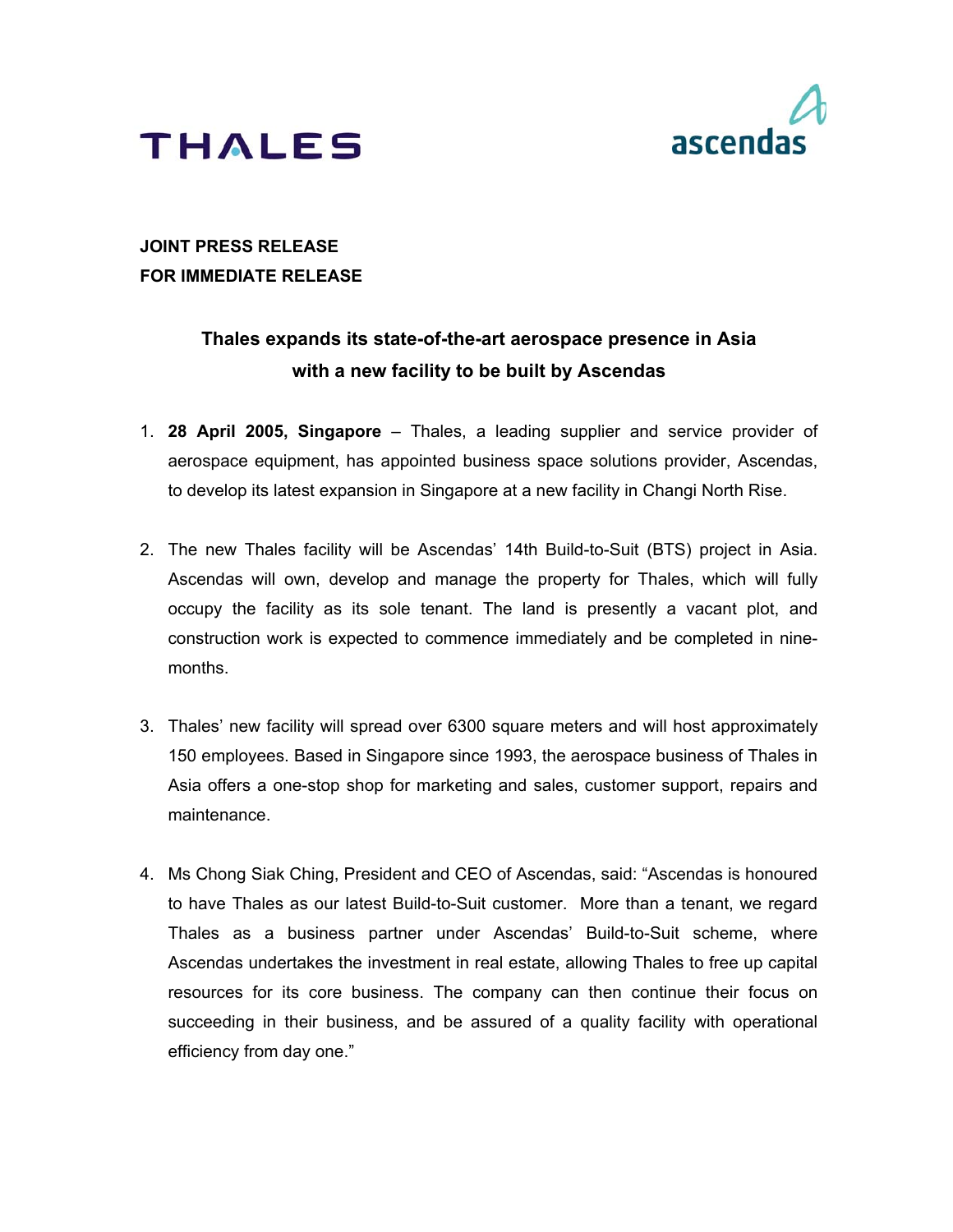- 5. Thales delivers a full range of world class aerospace systems and its associated support services. It deploys in Singapore a full array of state of the art testing equipment, handles maintenance and repairs for most of its components, including all computers and display systems, for commercial jet, regional aircraft and helicopters. It has recently expanded to electrical and power generation equipment.
- 6. Mr Olivier Guibert, Managing Director of Thales Aerospace Division said, "With the increase of new Airlines customers in Asia, Thales needs to prepare for the support of these customers with a new maintenance centre and additional work force. Singapore has been our ideal location for our aerospace hub in Asia, especially with the strong support of our business efforts by the Singapore government."
- 7. Mr Manohar Khiatani, Director for Logistics & Transport Division of the Economic Development Board said, "Singapore already offers a wide spectrum of aerospace and aviation-related systems and services to the region. This expansion by Thales is a further boost to Singapore's position as a leading aviation hub."
- 8. This joint partnership is the first between Thales and Ascendas. This latest facility is Ascendas' second project in the aeronautical industry, following the current BTS of the Hamilton Sundstrand facility, expected to be completed later this year. Other completed BTS projects for industry leaders include Infineon, Exel, Friwo, Honeywell, INSEAD and NH Technoglass.

- End -

### **On Thales (www.thalesgroup.com)**

Thales is one of the world's largest professional electronics groups, serving the defence, aerospace and security markets. The group has consolidated revenues of €10.3 billion in 2004 and employs 61,500 people in almost 50 countries. The Thales Aerospace Division ranks first in Europe and third worldwide. Thales plays a pivotal role in many of today's most ambitious aviation programs: A380, 7E7, Rafale, A400M.

Since 1993, the aerospace business of Thales in Asia is the regional hub for the Asia Pacific Region. It offers all operators of Asia Pacific a one-stop-shop for marketing and sales, customer support, repairs and maintenance.